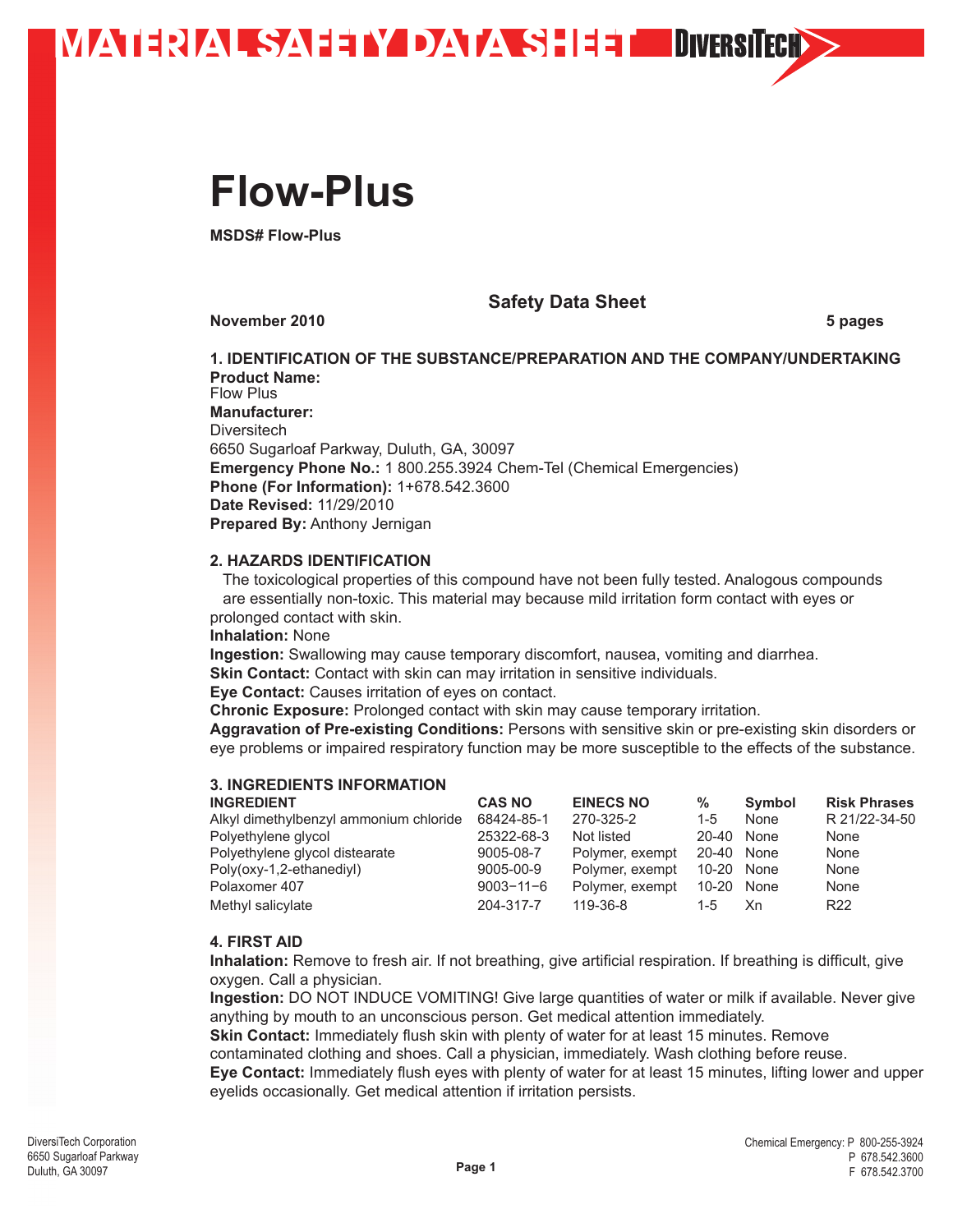**MATERIAL SAFETY DATA SHEET DIVERSITECH>** 

### **Flow-Plus**

#### **5. FIREFIGHTING MEASURES**

**Explosion:** Will not explode

**Fire Extinguishing Media:** Use any means suitable for extinguishing surrounding fire. **Special Information:** In the event of a fire, wear full protective clothing and NIOSH-approved selfcontained breathing apparatus with full facepiece operated in the pressure demand or other positive pressure mode.

#### **6. SPILL/ACCIDENTAL RELEASE MEASURES**

Uncontaminated product may be recovered and used as directed. Product contaminated with hazardous material should be dealt with on the basis of the hazardous component(s).

#### **7. HANDLING AND STORAGE**

Keep in a tightly closed container. Protect from physical damage. Store in a cool, dry, ventilated area away from sources of extreme heat, moisture and incompatibilities. Observe all warnings and precautions listed for the product. Keep this and all chemicals out of the reach of children. Wash thoroughly after handling.

#### **8. EXPOSURE CONTROLS /PERSONAL PROTECTION**

**Airborne Exposure Limits:**

**OSHA Permissible Exposure Limit (PEL):** N/A

**ACGIH Threshold Limit Value (TLV):** N/A

**Ventilation System:** A system of local and/or general exhaust is recommended to maintain fresh air. **Personal Respirators (NIOSH Approved):** None suggested for normal use.

**Skin Protection:** Wear impervious gloves to minimize prolonged skin contact.

**Eye Protection:** Use chemical safety goggles and/or a full face shield where splashing is possible. Maintain eye wash fountain and quick-drench facilities or a source of running water in the work area. **Work Hygienic Practices:** Use proper industrial hygiene practices to minimize exposure. Wash hands after handling this material, and before eating or smoking.

#### **9. PHYSICAL/CHEMICAL CHARACTERISTICS**

Boiling Point:>400°F <br>Vapor pressure (mm Hg): Not applicable Melting Point (Pour Point): <135°F Vapor pressure (mm Hg): Not applicable Solubility in water: Dispersible pH of 5% solution: 5.5-6.5

Specific gravity  $(H<sub>2</sub>O = 1)$ : Vapor Density (Air = 1): Not applicable Evaporation Rate (Water = 1): Not applicable

Appearance and odor: Waxy blue solid with a wintergreen odor.

#### **10. STABILITY and REACTIVITY DATA**

**Stability:** Stable under ordinary conditions of use and storage. **Hazardous Decomposition Products:** May evolve carbon monoxide, carbon dioxide, and other unidentified fragments if this product is involved in a fire. **Hazardous Polymerization:** Will not occur. **Incompatibilities:** Strong oxidizers **Conditions to Avoid:** Heat, incompatibles.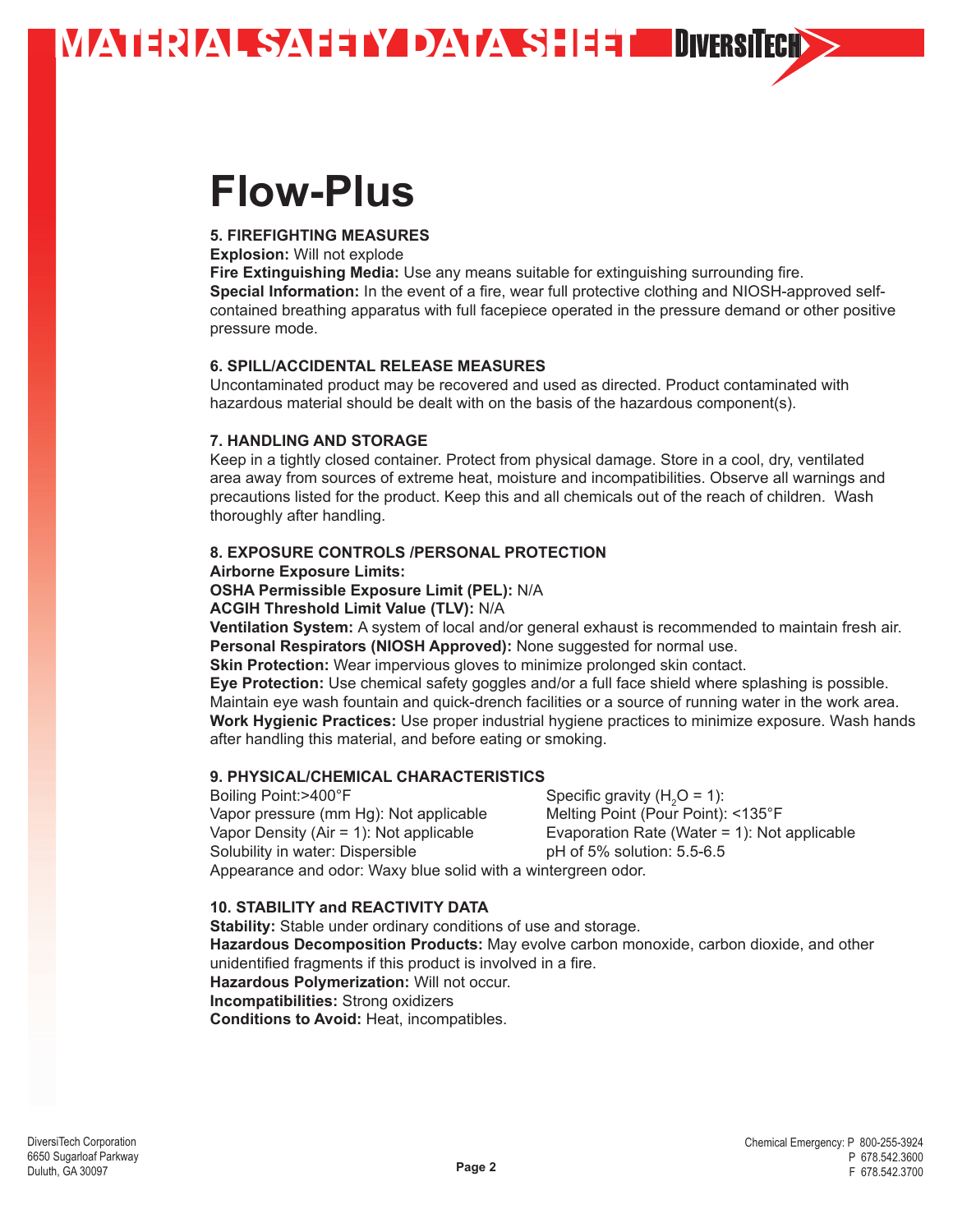### **MATERIAL SAFEWOATSHET DIVERSIECH>**

## **Flow-Plus**

**11. TOXICOLOGY INFORMATION** 

**NTP Carcinogen:** No

**Ingredient: Methyl Salicylate CAS No. 119-36-8**.

**Toxicological Information :** LD50 Oral Rat: 887 mg/kg. Reported fatal dose in adult human - 30 ml by ingestion.

**Inhalation :** Vapour is irritating to the respiratory system.

**Ingestion:** Harmful by ingestion.

**Skin :** Reported as mild skin irritant in rabbits.

8% solution in mineral oil not irritating when applied to human skin.

**Eyes :** Irritating to eyes.

Ocular application extremely irritating in rabbits.

**Other Health Effects :** Reported to cause mutagenic effects.

**Medical Considerations:** In use, some individuals may exhibit salicylate hypersensitivity characterized by urticaria, rhinitis, dyspnoea.

#### **12. ECOLOGICAL INFORMATION :**

#### **Basis for Assessment**

Ecotoxicological data have not been determined specifically for this product. Information given is based on a knowledge of the components and the ecotoxicology of similar products.

**Ingredient: Methyl Salicylate CAS No. 119-36-8**.

**Ecotoxicological Data:** EC50 24 hours daphnia 50 mg/l

**Ecological Information :** Avoid release to the environment.

**Bioaccumulation:** Does not bioaccumulate significantly.

**Degradability:** Potentially biodegradable.

**Mobility** Dispersible in water..

**Other Adverse Effects** Not expected to have ozone depletion potential, photochemical ozone creation potential or global warming potential. Product is a mixture of components which are not expected to be released to air in any significant quantities.

#### **13. DISPOSAL CONSIDERATIONS**

Dispose of spill-clean up and other wastes in accordance with Federal, State, and local regulations. Whatever cannot be saved for recovery or recycling should be managed in an appropriate and approved waste facility. Processing, use or contamination of this product may change the waste management options. State and local disposal regulations may differ from federal disposal regulations. Dispose of container and unused contents in accordance with federal, state and local requirements.

#### **14. TRANSPORTATION INFORMATION**

**US DOT:** None **I MO (Ocean) Shipping Name:** Not classified **UN Number:** None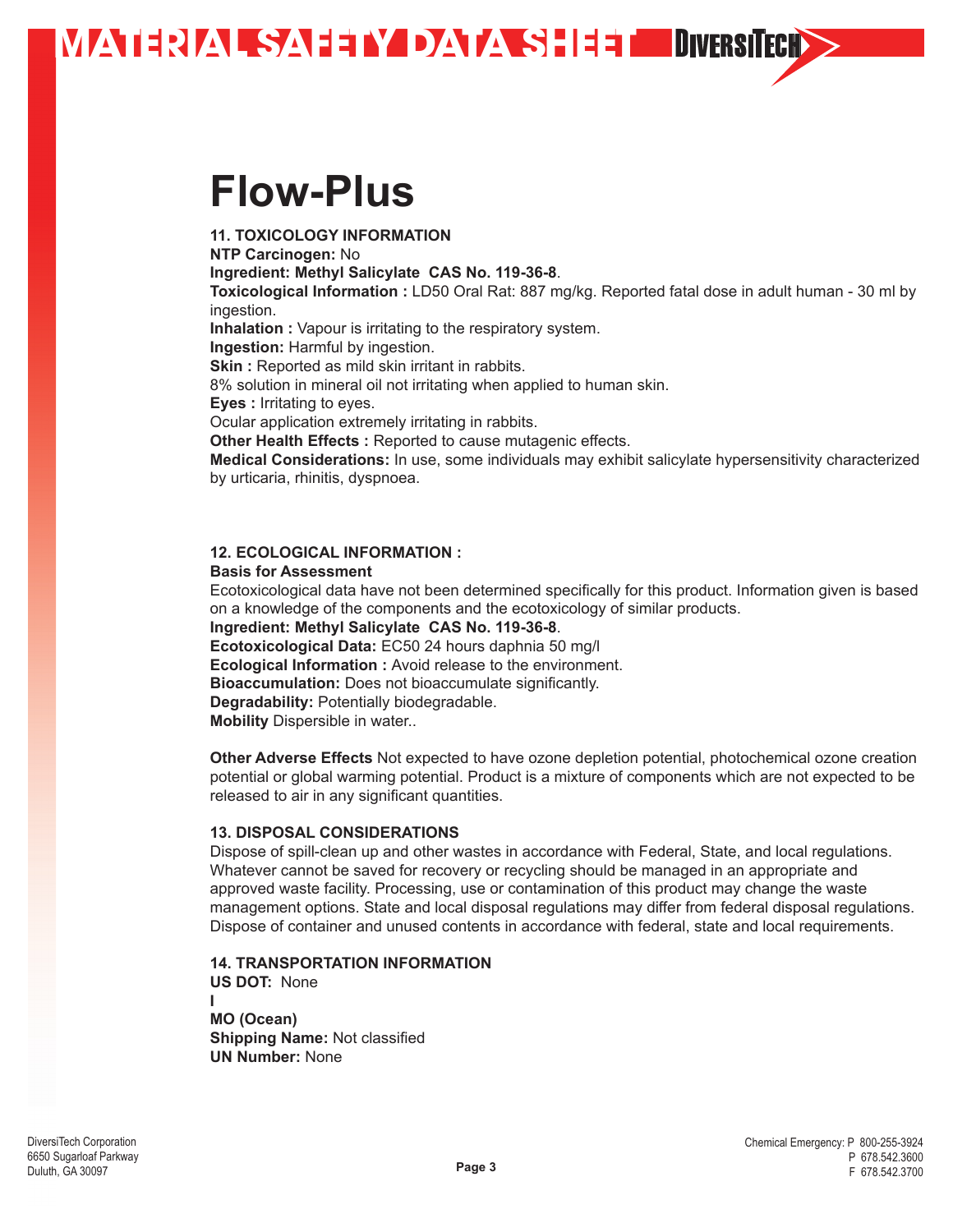

### **Flow-Plus**

**ADR/RID Transport Information** Not dangerous for transport under ADR/RID, IMO and IATA/ICAO regulations.

**ADR/RID Class** None Allocated **ADR/RID Packing Group** None Allocated **IMDG Hazard Class** None Allocated **IMDG Packing Group** None Allocated **ADNR Class** None Allocated **ADNR Item** None Allocated **IATA Hazard Class** None Allocated **IATA Packing Group** None Allocated

#### **15. REGULATORY INFORMATION**

#### **Risk phrases:**

R 36/38 Irritating to eyes and skin **Safety phrases:**

S2: Keep out of reach of children S24/25: Avoid contact with skin and eyes S26: In case of contact with eyes, rinse immediately with plenty of water and seek medical advice.

#### **US EPA**

#### **Comprehensive Environmental Response Compensation and Liability**

**Act of 1980** (CERCLA) requires notification of the National Response Center of release quantities of Hazardous Substances is not required for this material.

**Superfund Amendments and Reauthorization Act of 1986** (SARA) Title III requires emergency planning based on threshold planning quantities and release reporting based on reportable quantities in 40 CFR 355 (used for SARA 302, 304, 311, and 312) is not required for quantities below 250 pounds. **Superfund Amendments and Reauthorization Act of 1986** (SARA) Title III requires submission of annual reports of release of toxic chemicals that appear in 40 CFR 372 (for SARA 313). This material is not subject to reporting requirements.

**Toxic Substances Control Act** (TSCA) Status: The ingredients of this product are on the TSCA inventory.

#### **Poison Schedule: WHMIS:**

This MSDS has been prepared according to the hazard criteria of the Controlled Products Regulations (CPR) and the MSDS contains all of the information required by the CPR. **EU:** Not classified

#### **16. OTHER INFORMATION:**

**NFPA Ratings:** Health: **0** Flammability: **0** Reactivity: 0 **Risk Prases:** R21 Harmful in contact with skin. R22 Harmful if swallowed R34 Causes burns R 36/38 Irritating to eyes and skin R50 Very toxic to aquatic organisms